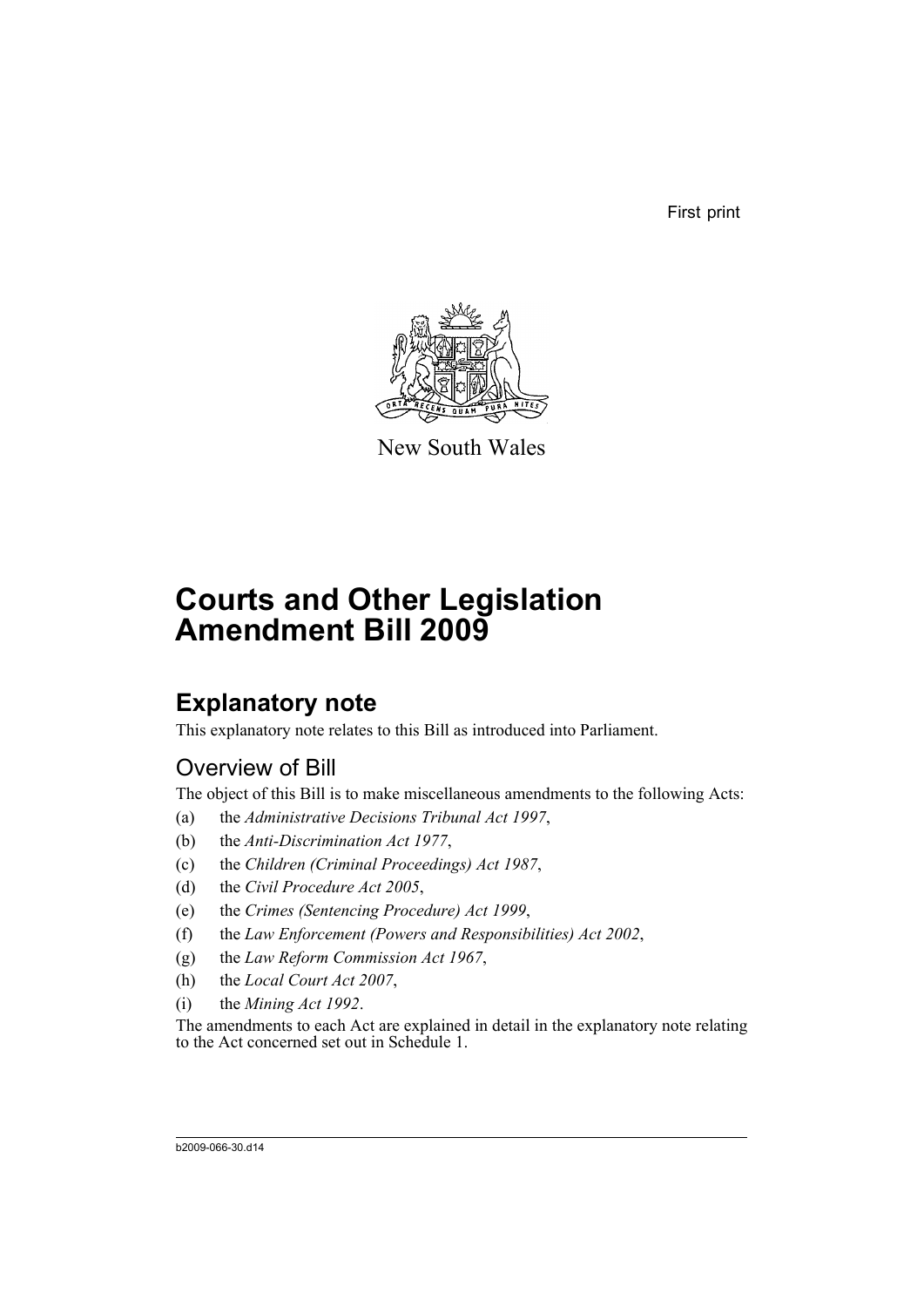Explanatory note

### Outline of provisions

**Clause 1** sets out the name (also called the short title) of the proposed Act.

**Clause 2** provides for the commencement of the proposed Act (with exceptions specified in Schedule 1 to the Act) on the date of assent to the proposed Act.

**Clause 3** makes it clear that the explanatory notes contained in Schedule 1 do not form part of the proposed Act.

### **Schedule 1 Amendment of Acts**

Schedule 1 contains the amendments to various Acts referred to in the Overview.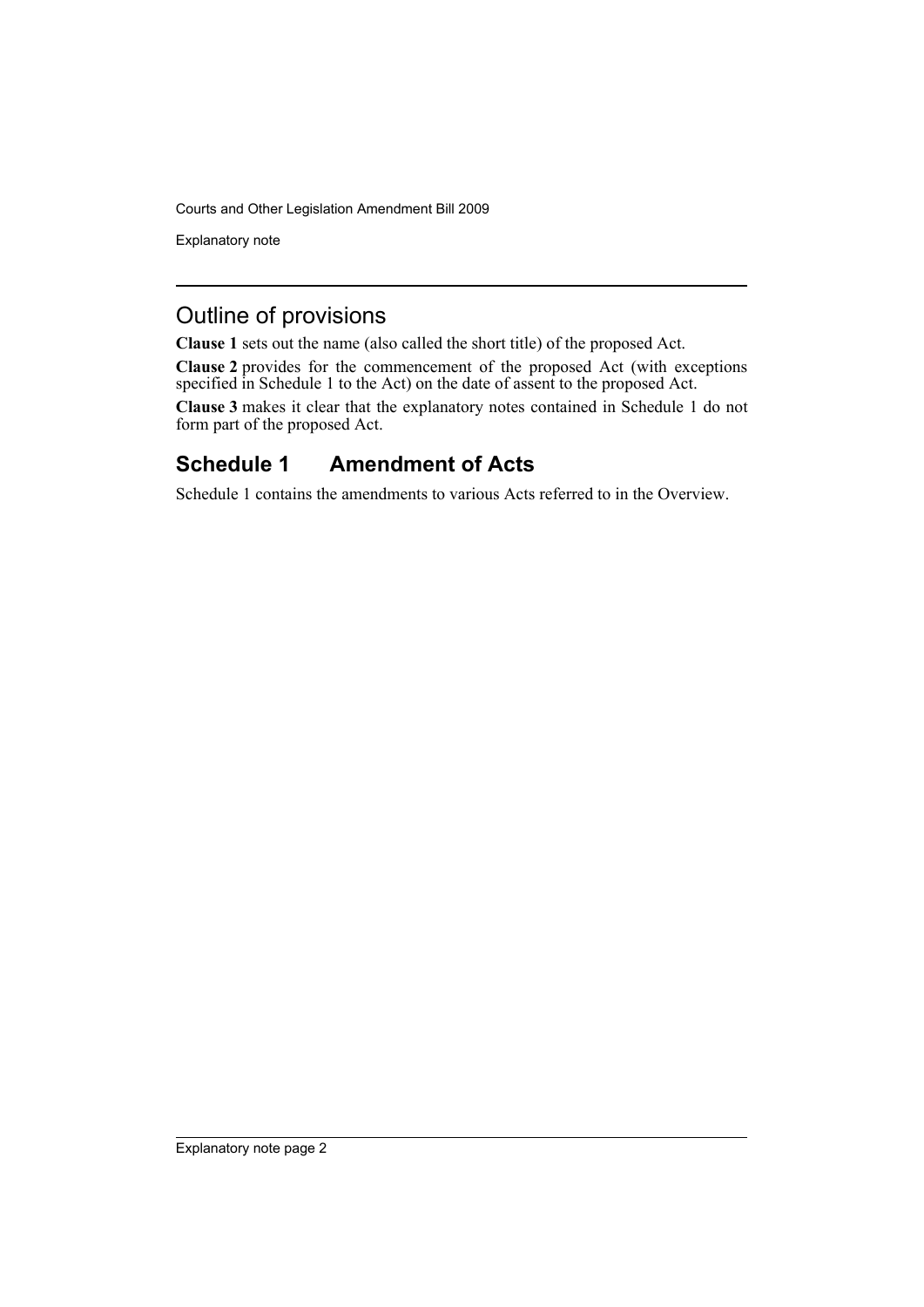First print



New South Wales

# **Courts and Other Legislation Amendment Bill 2009**

## **Contents**

|   |                              | Page |
|---|------------------------------|------|
|   | Name of Act                  |      |
|   | 2 Commencement               | 2    |
| 3 | <b>Explanatory notes</b>     |      |
|   | Schedule 1 Amendment of Acts | વ    |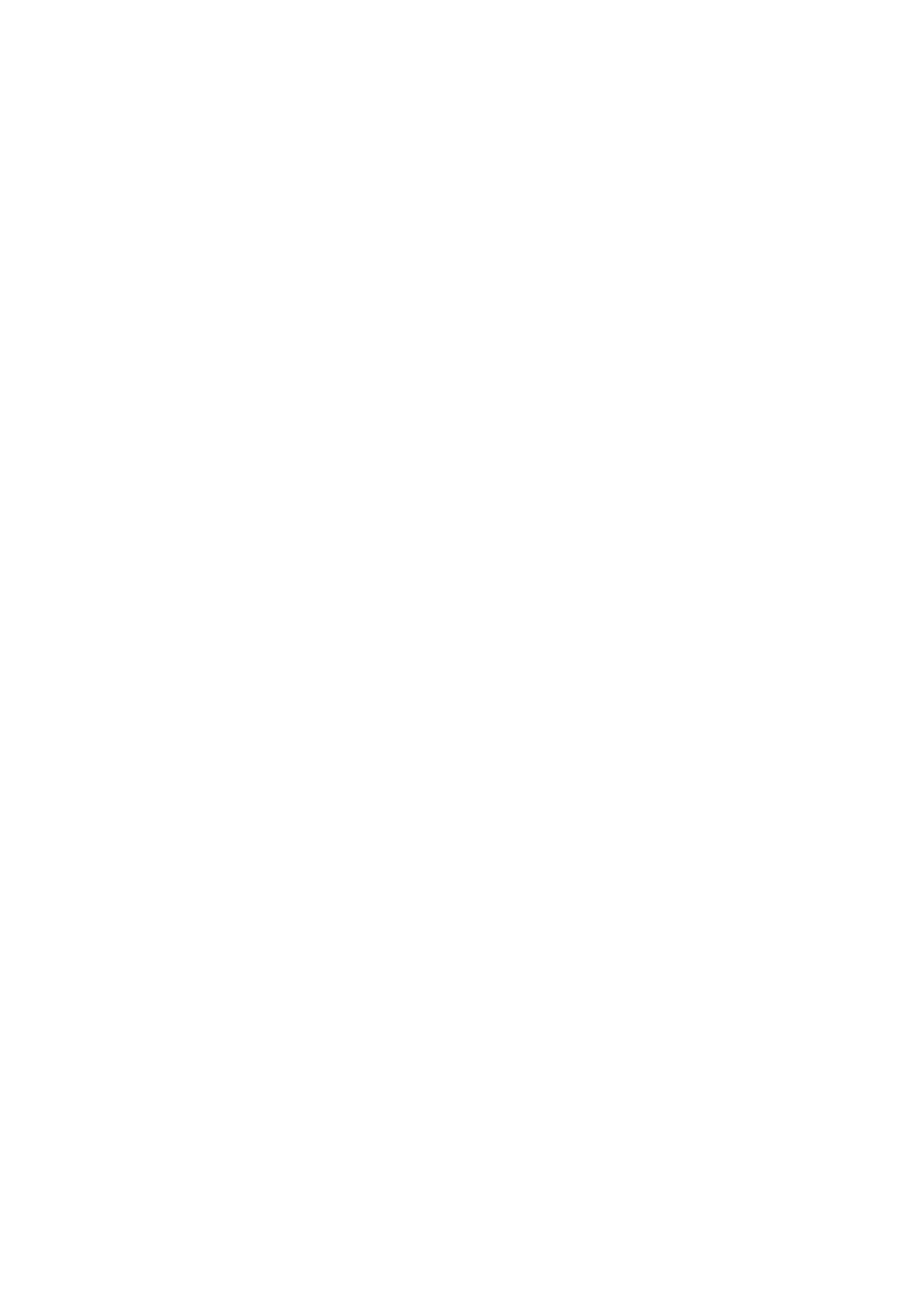

New South Wales

## **Courts and Other Legislation Amendment Bill 2009**

No , 2009

### **A Bill for**

An Act to amend various Acts with respect to courts, civil and criminal procedure, sentencing procedure, personal information and reports; and for other purposes.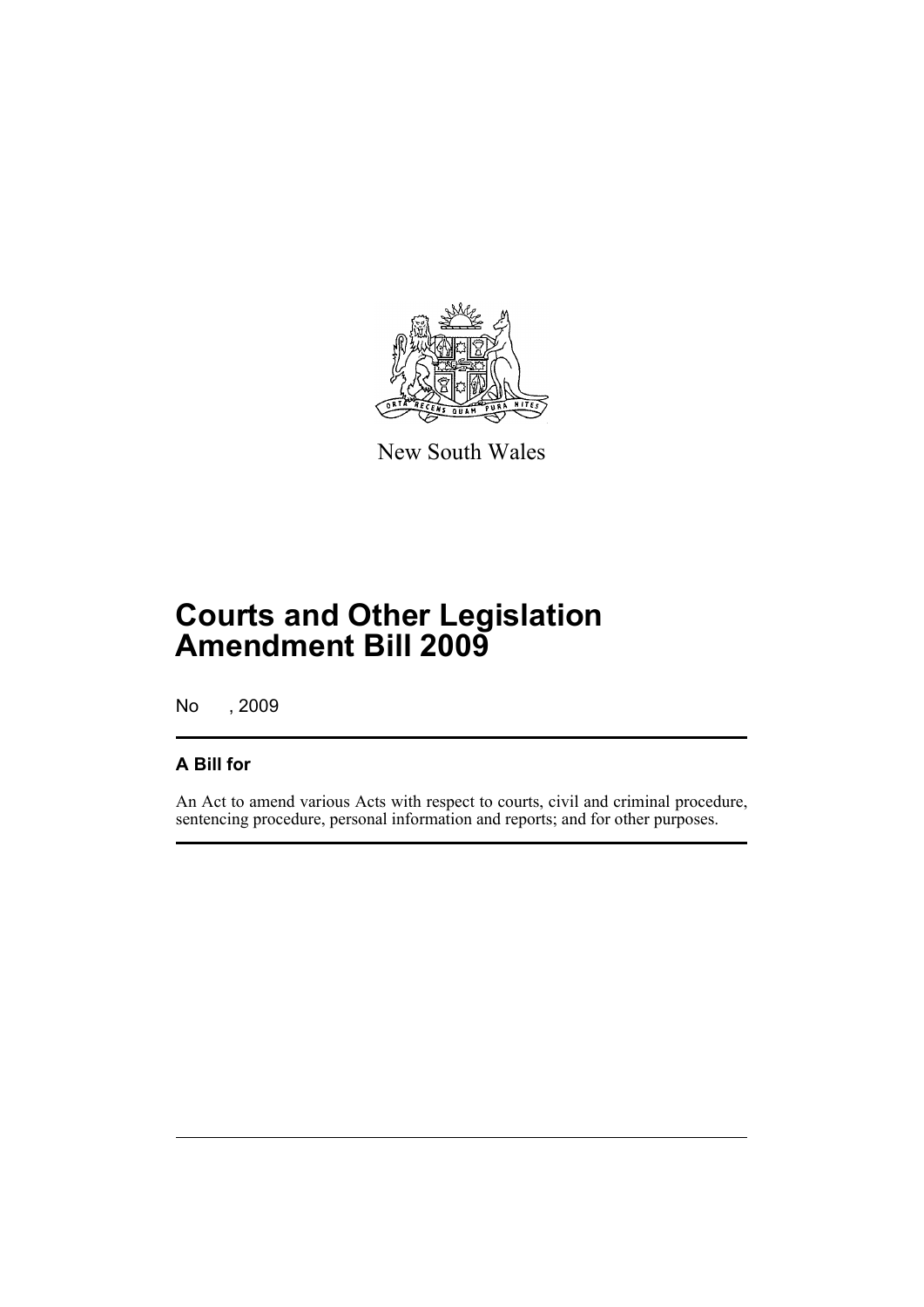<span id="page-5-2"></span><span id="page-5-1"></span><span id="page-5-0"></span>

| The Legislature of New South Wales enacts: |                          |                                                                                                                                                                                                                                               |                   |
|--------------------------------------------|--------------------------|-----------------------------------------------------------------------------------------------------------------------------------------------------------------------------------------------------------------------------------------------|-------------------|
| 1                                          | Name of Act              |                                                                                                                                                                                                                                               |                   |
|                                            |                          | This Act is the Courts and Other Legislation Amendment Act 2009.                                                                                                                                                                              | 3                 |
| $\mathbf{2}$                               | Commencement             |                                                                                                                                                                                                                                               |                   |
|                                            | (1)                      | This Act commences on the date of assent to this Act, except as<br>provided by subsection (2).                                                                                                                                                | 5<br>6            |
|                                            | (2)                      | The amendments made by Schedule 1 commence on the day or days<br>specified in that Schedule in relation to the amendments concerned. If a<br>commencement day is not specified, the amendments commence on the<br>date of assent to this Act. | 7<br>8<br>9<br>10 |
| 3                                          | <b>Explanatory notes</b> |                                                                                                                                                                                                                                               | 11                |
|                                            |                          | The matter appearing under the heading "Explanatory note" in<br>Schedule 1 does not form part of this Act.                                                                                                                                    | 12<br>13          |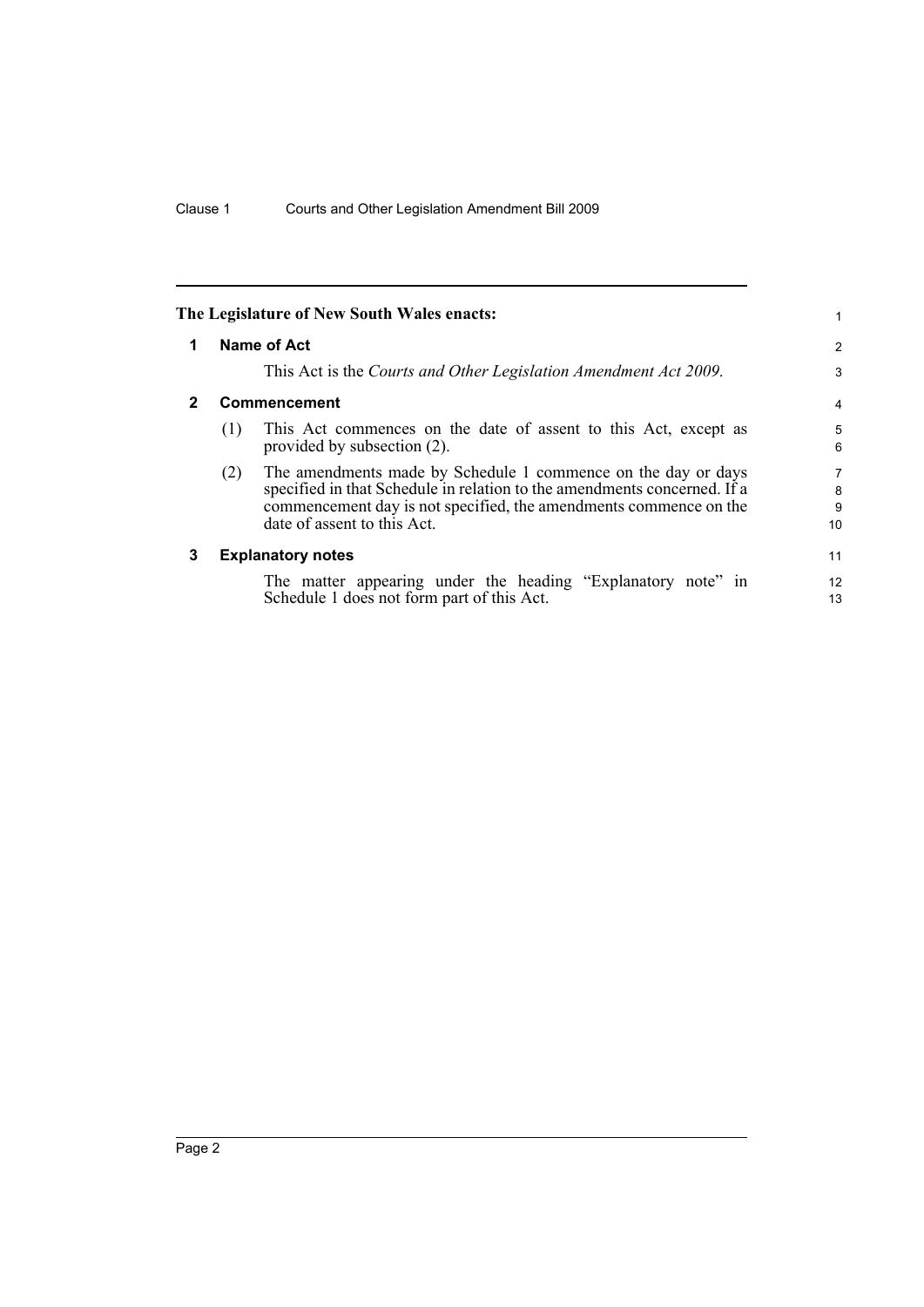Amendment of Acts Schedule 1

<span id="page-6-0"></span>

|       | <b>Schedule 1</b>                                           | <b>Amendment of Acts</b>                                                                                                                                                                              | $\mathbf{1}$         |  |
|-------|-------------------------------------------------------------|-------------------------------------------------------------------------------------------------------------------------------------------------------------------------------------------------------|----------------------|--|
| 1.1   |                                                             | <b>Administrative Decisions Tribunal Act 1997 No 76</b>                                                                                                                                               | $\overline{2}$       |  |
| [1]   |                                                             | Section 113 Right to appeal against appealable decisions of the Tribunal                                                                                                                              | 3                    |  |
|       |                                                             | Omit "an interlocutory decision of" from section 113 (2A).                                                                                                                                            | 4                    |  |
|       |                                                             | Insert instead "the exercise of an interlocutory function (within the meaning of<br>section $24A$ ) by".                                                                                              |                      |  |
| [2]   | <b>Section 113 (2B)</b>                                     |                                                                                                                                                                                                       | 7                    |  |
|       |                                                             | Omit the subsection. Insert instead:                                                                                                                                                                  | 8                    |  |
|       | (2B)                                                        | For the purposes of determining whether to grant leave under<br>subsection $(2A)$ , and for determining the appeal if leave is<br>granted, the Appeal Panel may be constituted by:                    | 9<br>10<br>11        |  |
|       |                                                             | one presidential judicial member—if the interlocutory<br>(a)<br>function was exercised by the Tribunal constituted by a<br>Deputy President or by one or more members other than<br>the President, or | 12<br>13<br>14<br>15 |  |
|       |                                                             | in accordance with section 24—if the interlocutory<br>(b)<br>function was exercised by the President.                                                                                                 | 16<br>17             |  |
| $[3]$ | Section 113 (2C) (b)                                        |                                                                                                                                                                                                       | 18                   |  |
|       | Insert "or determining the appeal" after "subsection (2A)". |                                                                                                                                                                                                       |                      |  |
| [4]   | <b>Section 113 (2D)</b>                                     |                                                                                                                                                                                                       | 20                   |  |
|       | Insert after section 113 (2C):                              |                                                                                                                                                                                                       | 21                   |  |
|       | (2D)                                                        | Subsection (2B) has effect despite section 24A.                                                                                                                                                       | 22                   |  |
| [5]   |                                                             | <b>Schedule 5 Savings and transitional provisions</b>                                                                                                                                                 | 23                   |  |
|       | Insert at the end of the Schedule:                          |                                                                                                                                                                                                       |                      |  |
|       | Part 12                                                     | Provision consequent on enactment of<br><b>Courts and Other Legislation Amendment</b><br><b>Act 2009</b>                                                                                              | 25<br>26<br>27       |  |
|       | 47                                                          | Appeals against interlocutory decisions                                                                                                                                                               | 28                   |  |
|       |                                                             | Section 113 (2B) (as substituted by the Courts and Other<br>Legislation Amendment Act 2009) does not apply to an                                                                                      | 29<br>30             |  |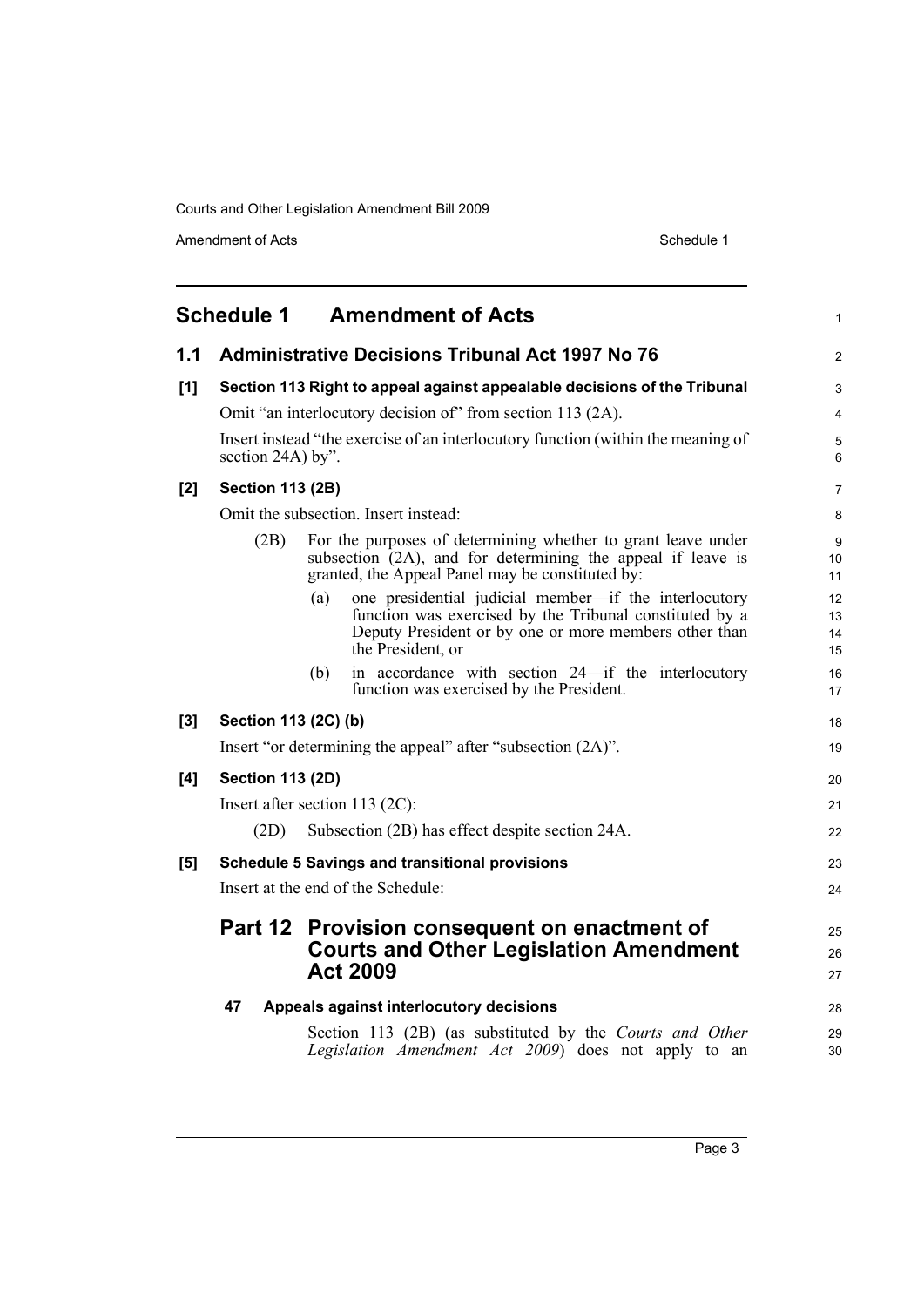Schedule 1 Amendment of Acts

application for leave to appeal against an interlocutory decision made before the substitution. **Explanatory note** The proposed amendments to the *Administrative Decisions Tribunal Act 1997* ensure that an Appeal Panel constituted by a single presidential judicial member may deal with both an application for leave to appeal against an interlocutory function exercised by the Tribunal and the appeal if leave is granted. An interlocutory function exercised by the President alone will be dealt with by a full Appeal Panel. The amendments are made in response to the decision of the Court of Appeal in *Avilion Group Pty Ltd v Commissioner of Police* [2009] NSWCA 93. **1.2 Anti-Discrimination Act 1977 No 48 [1] Section 119 General functions of the Board** Omit "and" from section 119 (1) (f). **[2] Section 119 (1) (h)** Insert at the end of section 119 $(1)$  $(g)$ : , and (h) liaise or collaborate with academics and other persons engaged in carrying out investigations, research or inquiries relating to discrimination when it considers it appropriate to do so and, for those purposes, to facilitate disclosure to those persons of information obtained under this Act. **Note.** Sections 17 and 18 of the *Privacy and Personal Information Protection Act 1998* impose limits on the disclosure of personal information by the Board in exercising this function. **[3] Section 124A Secrecy** Insert at the end of section 124A (1) (d): , or (e) an academic or other person referred to in section 119 (1) (h). **Explanatory note** The proposed amendments to the *Anti-Discrimination Act 1977* enable the Board to give access to information obtained under the Act to academics and other persons for certain purposes. **1.3 Children (Criminal Proceedings) Act 1987 No 55 [1] Section 33D Non-association and place restriction orders** Insert "except at the times or in such circumstances (if any) as are specified" after "specified person" in section 33D (3) (a). 1 2 3 4 5 6 7 8 **9** 10 11 12 13 14 15 16 17 18 19 20 21 22 23 24 25 26 27 28 29 30 31 32 33 34 35 36 37 38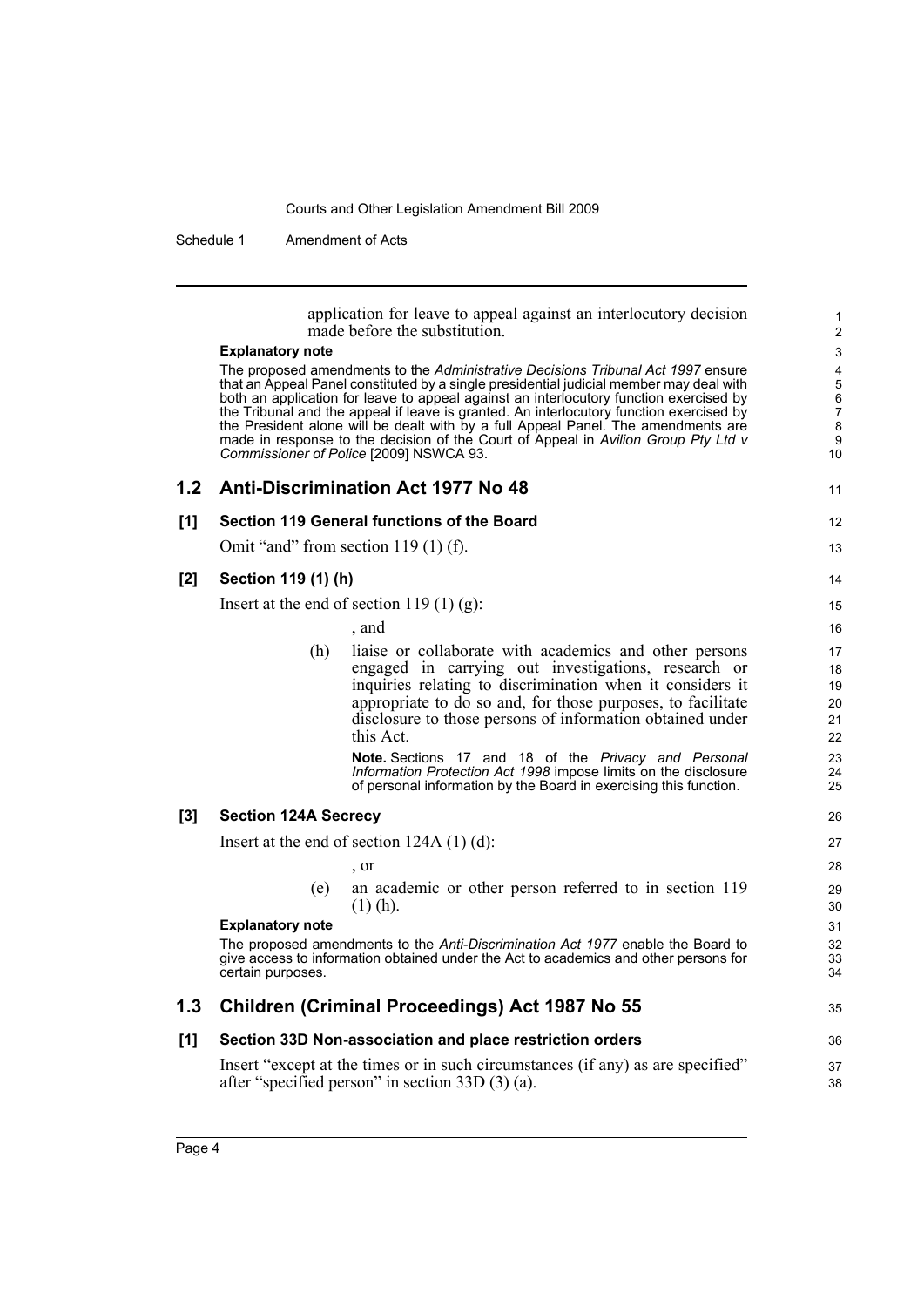Amendment of Acts Schedule 1

| [2] | Section 33D (3A)                                                                                                                                                                                                                                                                                                                                                                                                                                                                                                  |     |                                                                                                                                                                                                                                                                                                                                                                                                                                                                                                | 1                                      |
|-----|-------------------------------------------------------------------------------------------------------------------------------------------------------------------------------------------------------------------------------------------------------------------------------------------------------------------------------------------------------------------------------------------------------------------------------------------------------------------------------------------------------------------|-----|------------------------------------------------------------------------------------------------------------------------------------------------------------------------------------------------------------------------------------------------------------------------------------------------------------------------------------------------------------------------------------------------------------------------------------------------------------------------------------------------|----------------------------------------|
|     | Insert after section $33D(3)$ :                                                                                                                                                                                                                                                                                                                                                                                                                                                                                   |     |                                                                                                                                                                                                                                                                                                                                                                                                                                                                                                |                                        |
|     | (3A)                                                                                                                                                                                                                                                                                                                                                                                                                                                                                                              |     | An order under subsection $(2)$ (b) is to be one of the following:                                                                                                                                                                                                                                                                                                                                                                                                                             | 3                                      |
|     |                                                                                                                                                                                                                                                                                                                                                                                                                                                                                                                   | (a) | a limited place restriction order, being an order prohibiting<br>the person from frequenting or visiting a specified place or<br>district except at the times or in such circumstances (if any)<br>as are specified,                                                                                                                                                                                                                                                                           | 4<br>5<br>6<br>$\overline{7}$          |
|     |                                                                                                                                                                                                                                                                                                                                                                                                                                                                                                                   | (b) | an unlimited place restriction order, being an order<br>prohibiting the person from frequenting or visiting a<br>specified place or district at any time or in any<br>circumstance.                                                                                                                                                                                                                                                                                                            | 8<br>9<br>10<br>11                     |
|     | <b>Explanatory note</b>                                                                                                                                                                                                                                                                                                                                                                                                                                                                                           |     |                                                                                                                                                                                                                                                                                                                                                                                                                                                                                                | 12                                     |
|     | The proposed amendments to the Children (Criminal Proceedings) Act 1987 will make<br>section 33D of that Act mirror section 17A of the Crimes (Sentencing Procedure) Act<br>1999 (as amended by Schedule 1.5 [1] and [2]). Section 33D (6) of the 1987 Act adopts<br>Part 8A (Non-association and place restriction orders) of the 1999 Act and accordingly<br>the amendments made by Schedule 1.5 [3]-[7] to provisions of that Part will<br>automatically flow through to section 33D. The proposed amendments: |     |                                                                                                                                                                                                                                                                                                                                                                                                                                                                                                |                                        |
|     | (a)                                                                                                                                                                                                                                                                                                                                                                                                                                                                                                               |     | enable the court to make a limited non-association order prohibiting an offender<br>from associating with a specified person for a specified term except at specified<br>times or in specified circumstances (item [1]), and                                                                                                                                                                                                                                                                   | 19<br>20<br>21                         |
|     | (b)                                                                                                                                                                                                                                                                                                                                                                                                                                                                                                               |     | enable the court to make a limited place restriction order prohibiting an offender<br>from frequenting or visiting a place except at specified times or in specified<br>circumstances (item [2]).                                                                                                                                                                                                                                                                                              | 22<br>23<br>24                         |
| 1.4 |                                                                                                                                                                                                                                                                                                                                                                                                                                                                                                                   |     | Civil Procedure Act 2005 No 28                                                                                                                                                                                                                                                                                                                                                                                                                                                                 | 25                                     |
|     |                                                                                                                                                                                                                                                                                                                                                                                                                                                                                                                   |     | Section 122 Maximum total payment under all garnishee orders                                                                                                                                                                                                                                                                                                                                                                                                                                   | 26                                     |
|     | <b>Explanatory note</b>                                                                                                                                                                                                                                                                                                                                                                                                                                                                                           |     | Omit "80 per cent of" from section 122 (1).<br>Section 122 of the Civil Procedure Act 2005 prohibits the amounts attached under one<br>or more garnishee orders from reducing the net weekly wage or salary paid to a<br>judgment debtor to below 80% of the standard workers compensation weekly benefit<br>(currently \$381.40). The proposed amendment to the Act will increase the limit to the<br>full amount of the benefit. The increase will apply only in respect of garnishee orders | 27<br>28<br>29<br>30<br>31<br>32<br>33 |
|     |                                                                                                                                                                                                                                                                                                                                                                                                                                                                                                                   |     | entered on or after the commencement of the amendment.                                                                                                                                                                                                                                                                                                                                                                                                                                         | 34                                     |
| 1.5 |                                                                                                                                                                                                                                                                                                                                                                                                                                                                                                                   |     | <b>Crimes (Sentencing Procedure) Act 1999 No 92</b>                                                                                                                                                                                                                                                                                                                                                                                                                                            | 35                                     |
| [1] |                                                                                                                                                                                                                                                                                                                                                                                                                                                                                                                   |     | Section 17A Non-association and place restriction orders                                                                                                                                                                                                                                                                                                                                                                                                                                       | 36                                     |
|     |                                                                                                                                                                                                                                                                                                                                                                                                                                                                                                                   |     | Insert "except at the times or in such circumstances (if any) as are specified"<br>after "specified person" in section $17A(3)(a)$ .                                                                                                                                                                                                                                                                                                                                                           | 37<br>38                               |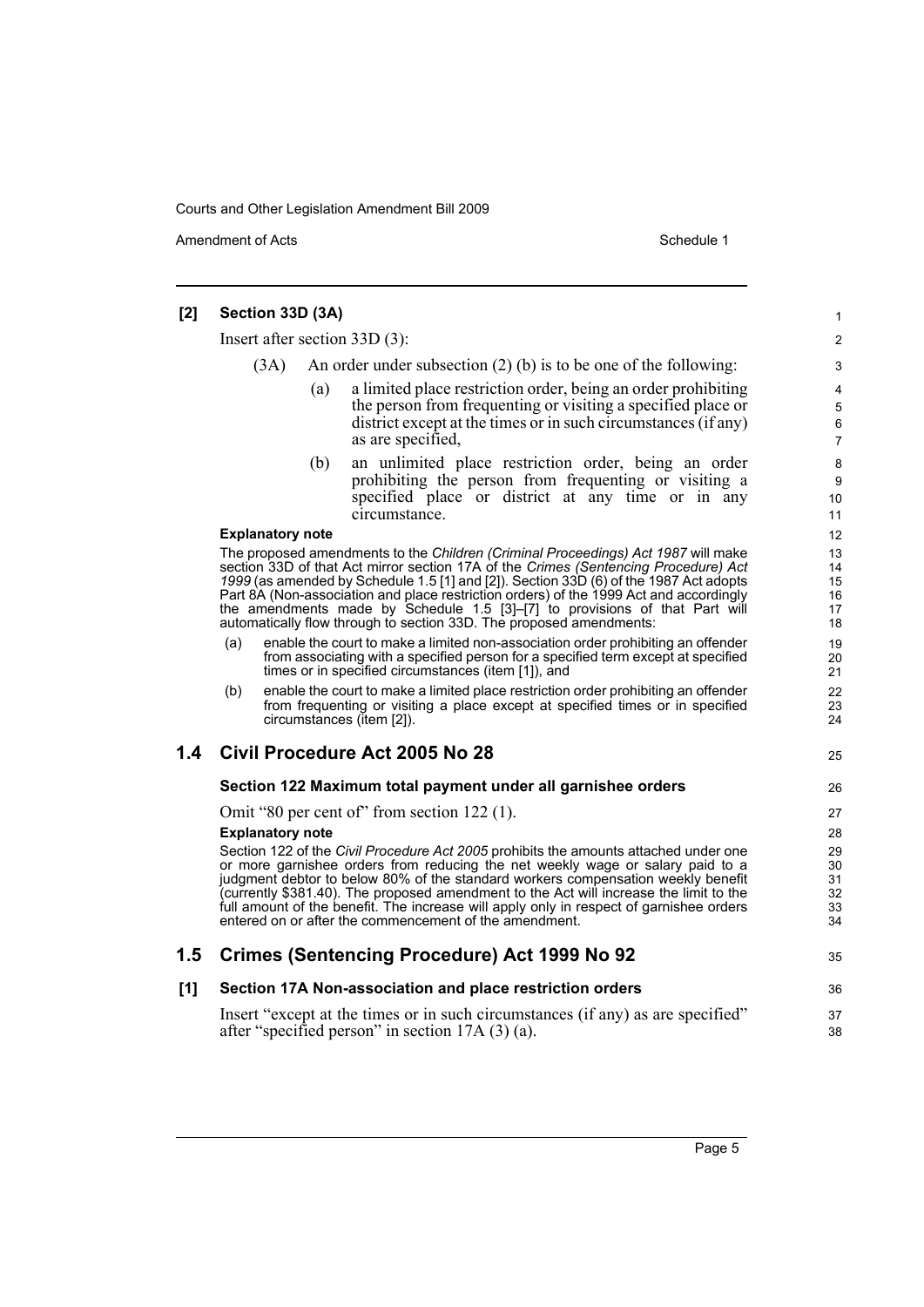Schedule 1 Amendment of Acts

#### **[2] Section 17A (3A)**

Insert after section 17A (3):

- (3A) An order under subsection (2) (b) is to be one of the following:
	- (a) a limited place restriction order, being an order prohibiting the offender from frequenting or visiting a specified place or district except at the times or in such circumstances (if any) as are specified,

(b) an unlimited place restriction order, being an order prohibiting the offender from frequenting or visiting a specified place or district at any time or in any circumstance.

#### **[3] Section 100A Non-association and place restriction orders not to restrict certain associations or activities**

Insert after section 100A (1):

(1A) Despite subsection (1), a member of the offender's close family may be specified in a non-association order if, and only if, the court considers that exceptional circumstances exist because there is reasonable cause to believe, having regard to the ongoing nature and pattern of criminal activity in which the member and the offender have both participated, that there is risk that the offender may be involved in conduct that could involve the commission of a further offence of the kind to which section 17A applies if the offender associates with that member.

#### **[4] Section 100A (2) (e) and (f)**

Insert at the end of section 100A (2) (d):

or

- (e) any place at which the offender regularly receives a health service or a welfare service, or
- (f) any place at which the offender is provided with legal services by an Australian legal practitioner or by an organisation employing or otherwise using at least one Australian legal practitioner to provide such services,

#### **[5] Section 100A (2A)–(2C)**

Insert after section 100A (2):

(2A) Despite subsection (2), a place or district referred to in that subsection may be specified in a place restriction order if, and only if, the court considers that exceptional circumstances exist because there is reasonable cause to believe, having regard to the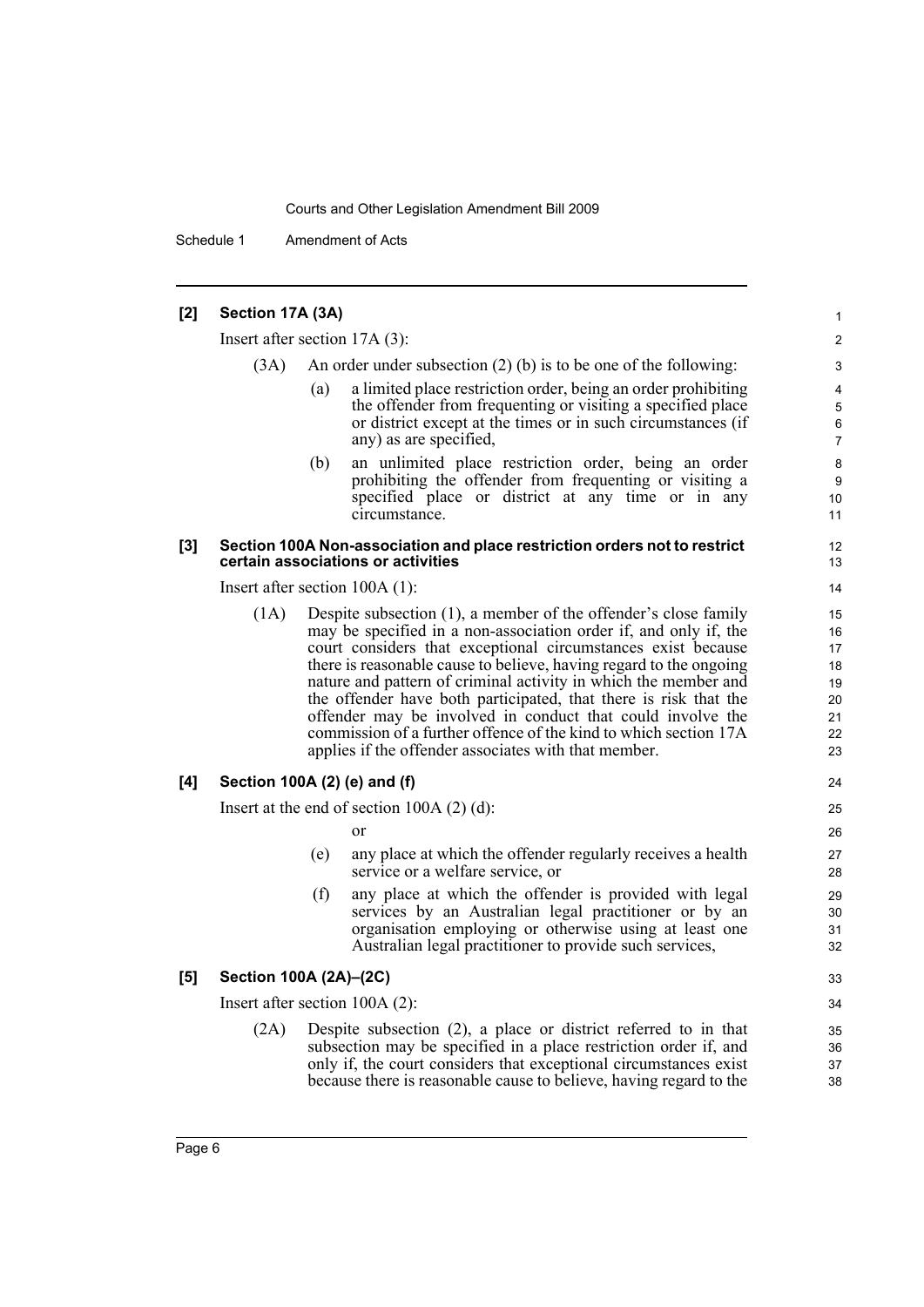Amendment of Acts **Amendment of Acts** Schedule 1

ongoing nature and pattern of participation of the offender in criminal activity occurring at that place or district, that there is risk that the offender may be involved in conduct that could involve the commission of a further offence of the kind to which section 17A applies if the offender frequents or visits that place or district.

- (2B) The court must make a record of its reasons for making an order under subsection (1A) or (2A).
- (2C) The failure of a court to comply with subsection (2B) does not invalidate the order.

#### **[6] Section 100A (3) (f)**

Insert at the end of section 100A (3) (e):

, and

(f) in the case of an offender who is an Aboriginal person or a Torres Strait Islander—persons who are or have been part of the extended family or kin of the offender according to the indigenous kinship system of the offender's culture.

#### **[7] Section 100A (4)**

Insert after section 100A (3):

(4) In this section:

*health service* means any medical, hospital, ambulance, paramedical, dental, community health or environmental health service or any other service (including any service of a class or description prescribed by the regulations) relating to the maintenance or improvement of the health, or the restoration to health, of persons or the prevention of disease in, or injury to, persons and whether provided as a public or private service.

*welfare service* means services (whether provided as public or private services) relating to the provision of housing, employment benefits, rental assistance or other financial assistance, family support and other community welfare services necessary for the promotion, protection, development and maintenance of the well-being of persons.

#### **Explanatory note**

Section 17A of the *Crimes (Sentencing Procedure) Act 1999* enables "non-association" and "place restriction" orders to be imposed on persons who are sentenced for offences carrying a maximum of 6 months imprisonment or more. Section 100A of the Act prevents a non-association order from imposing certain restrictions on an offender associating with persons who are members of the offender's close family and prevents a place restriction order from imposing certain restrictions on the places or districts that the offender may frequent or visit. The proposed amendments to the Act:

Page 7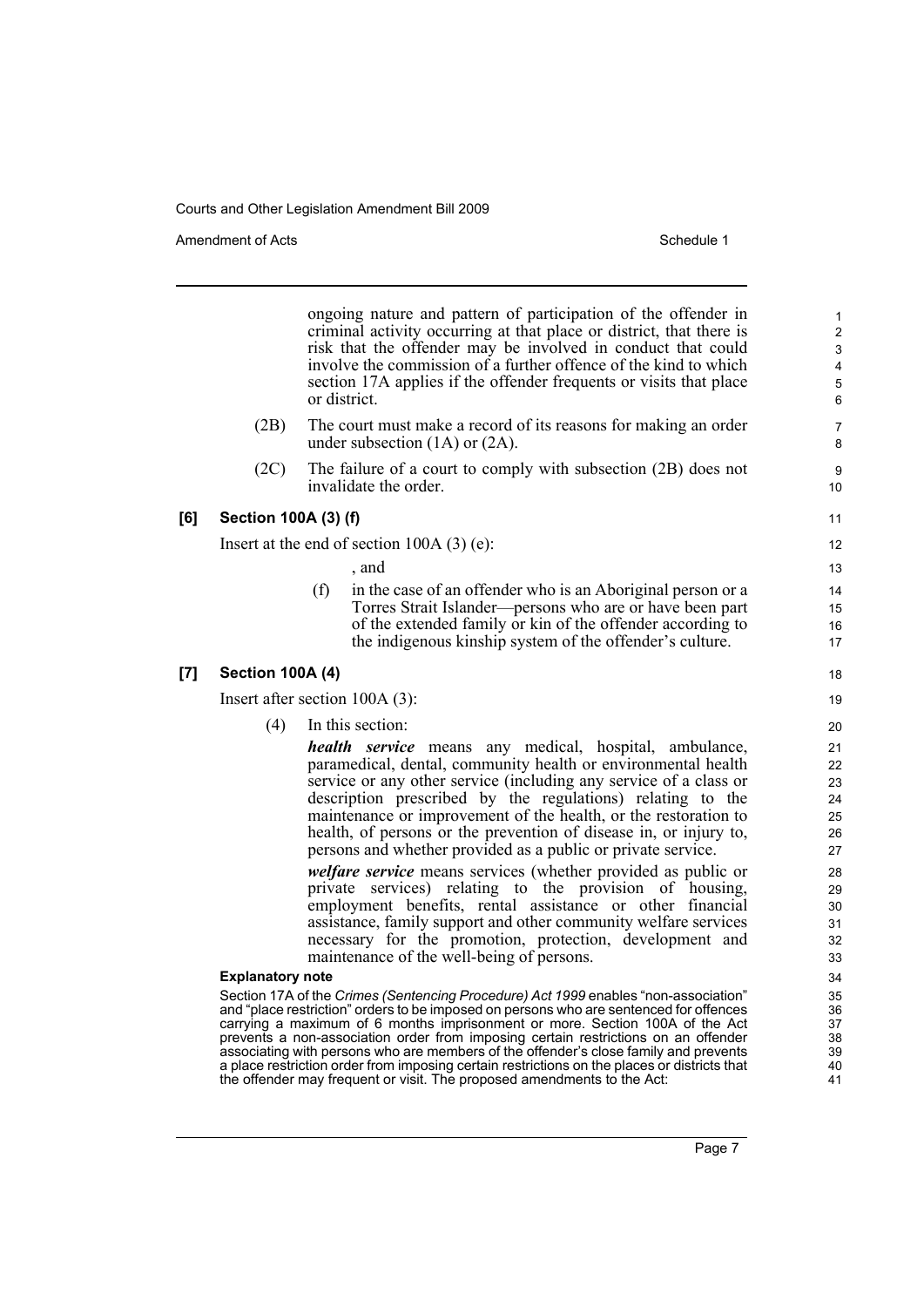Schedule 1 Amendment of Acts

|     | (a)           | include within the definition of "close family" persons who are, or have been, part<br>of the extended family or kin of an offender who is an Aboriginal person or<br>Torres Strait Islander (item [6]), and                                                                                                                                                                                                                                            | $\frac{1}{2}$<br>$\mathbf{3}$                        |
|-----|---------------|---------------------------------------------------------------------------------------------------------------------------------------------------------------------------------------------------------------------------------------------------------------------------------------------------------------------------------------------------------------------------------------------------------------------------------------------------------|------------------------------------------------------|
|     | (b)           | expand the list of places that may not be included in place restriction orders to<br>include places the offender regularly attends to receive certain health, legal and<br>welfare services (items [4] and [7]), and                                                                                                                                                                                                                                    | $\overline{\mathbf{4}}$<br>$\overline{5}$<br>$\,6\,$ |
|     | (c)           | enable the court to make a non-association order prohibiting an offender from<br>associating with a specified person for a specified term except at specified times<br>or in specified circumstances (item [1]), and                                                                                                                                                                                                                                    | $\overline{7}$<br>8<br>$\boldsymbol{9}$              |
|     | (d)           | enable the court to make a place restriction order prohibiting an offender from<br>frequenting or visiting a place except at specified times or in specified<br>circumstances (item [2]), and                                                                                                                                                                                                                                                           | 10<br>11<br>12                                       |
|     | (e)           | enable the court to impose orders despite the restrictions relating to close family<br>members and places and districts and require the court to give reasons for<br>making such an order in specified exceptional circumstances (items [3] and [5]).                                                                                                                                                                                                   | 13<br>14<br>15                                       |
|     |               | The amendments flow from certain recommendations made in the NSW Ombudsman's<br>Final Report of the Review of the Justice Legislation Amendment (Non-association and<br>Place Restriction) Act 2001.                                                                                                                                                                                                                                                    | 16<br>17<br>18                                       |
| 1.6 | <b>No 103</b> | Law Enforcement (Powers and Responsibilities) Act 2002                                                                                                                                                                                                                                                                                                                                                                                                  | 19<br>20                                             |
| [1] |               | Section 62 Information in, and consideration of, application for warrant                                                                                                                                                                                                                                                                                                                                                                                | 21                                                   |
|     |               | Omit "those premises" from section $62(2)(a)(i)$ .                                                                                                                                                                                                                                                                                                                                                                                                      | 22                                                   |
|     |               | Insert instead "the subject premises".                                                                                                                                                                                                                                                                                                                                                                                                                  | 23                                                   |
| [2] |               | <b>Section 66 Form of warrant</b>                                                                                                                                                                                                                                                                                                                                                                                                                       | 24                                                   |
|     |               | Omit "those premises" from section 66 $(2)$ (b) (i).                                                                                                                                                                                                                                                                                                                                                                                                    | 25                                                   |
|     |               | Insert instead "the subject premises".                                                                                                                                                                                                                                                                                                                                                                                                                  | 26                                                   |
|     |               | Commencement                                                                                                                                                                                                                                                                                                                                                                                                                                            | 27                                                   |
|     |               | The amendments to the Law Enforcement (Powers and Responsibilities) Act 2002 are<br>taken to have commenced on 29 May 2009 (the commencement of the Law<br>Enforcement (Powers and Responsibilities) Amendment (Search Powers) Act 2009).                                                                                                                                                                                                               | 28<br>29<br>30                                       |
|     |               | <b>Explanatory note</b>                                                                                                                                                                                                                                                                                                                                                                                                                                 | 31                                                   |
|     |               | The proposed amendments to the Law Enforcement (Powers and Responsibilities) Act<br>2002 remove an ambiguity in the language of provisions inserted by the Law<br>Enforcement (Powers and Responsibilities) Amendment (Search Powers) Act 2009.<br>The amendments make it clear that an application for a covert search warrant, and any<br>covert search warrant, must include the name of the occupier of the premises the<br>subject of the warrant. | 32<br>33<br>34<br>35<br>36<br>37                     |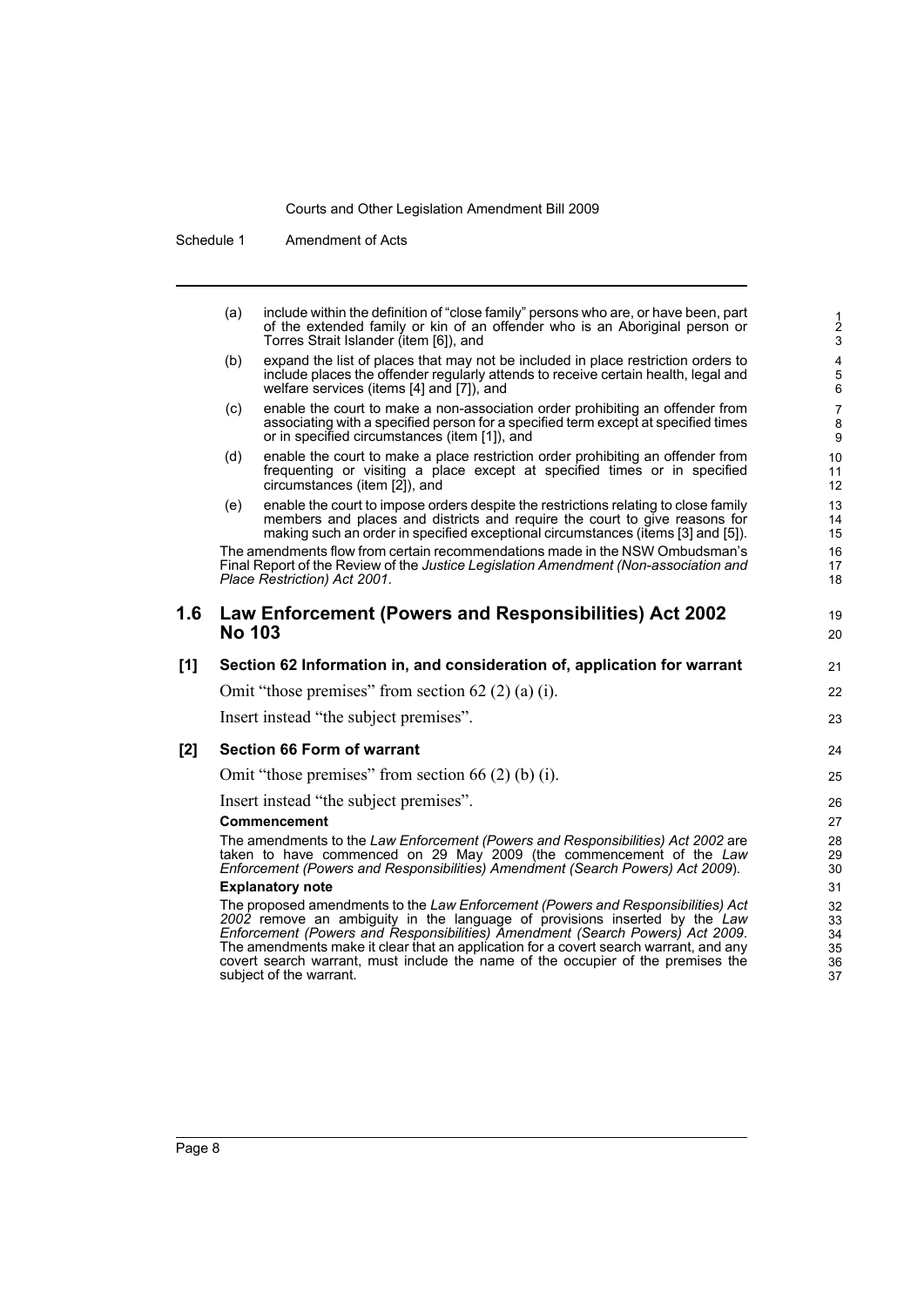Amendment of Acts Schedule 1

| 1.7                             |                                                                                                                                                                                                         |             | Law Reform Commission Act 1967 No 39                                                                                                                                                                 | 1                     |
|---------------------------------|---------------------------------------------------------------------------------------------------------------------------------------------------------------------------------------------------------|-------------|------------------------------------------------------------------------------------------------------------------------------------------------------------------------------------------------------|-----------------------|
|                                 | <b>Section 13 Reports</b>                                                                                                                                                                               |             |                                                                                                                                                                                                      |                       |
| Insert after section 13 $(5)$ : |                                                                                                                                                                                                         |             |                                                                                                                                                                                                      | 3                     |
| (5A)                            |                                                                                                                                                                                                         |             | If a House of Parliament is not sitting when the Minister seeks to<br>lay a report before it, the Minister may present copies of the<br>report to the Clerk of the House concerned.                  | 4<br>$\mathbf 5$<br>6 |
|                                 | (5B)                                                                                                                                                                                                    | The report: |                                                                                                                                                                                                      |                       |
|                                 |                                                                                                                                                                                                         | (a)         | is, on presentation and for all purposes, taken to have been<br>laid before the House, and                                                                                                           | 8<br>9                |
|                                 |                                                                                                                                                                                                         | (b)         | may be printed by authority of the Clerk of the House, and                                                                                                                                           | 10                    |
|                                 |                                                                                                                                                                                                         | (c)         | if so printed, is for all purposes taken to be a document<br>published by or under the authority of the House, and                                                                                   | 11<br>12              |
|                                 |                                                                                                                                                                                                         | (d)         | is to be recorded:                                                                                                                                                                                   | 13                    |
|                                 |                                                                                                                                                                                                         |             | in the case of the Legislative Council, in the Minutes<br>(i)<br>of Proceedings of the Legislative Council, and                                                                                      | 14<br>15              |
|                                 |                                                                                                                                                                                                         |             | in the case of the Legislative Assembly, in the Votes<br>(ii)<br>and Proceedings of the Legislative Assembly,                                                                                        | 16<br>17              |
|                                 |                                                                                                                                                                                                         |             | on the first sitting day of the House after receipt of the<br>report by the Clerk.                                                                                                                   | 18<br>19              |
|                                 | <b>Explanatory note</b>                                                                                                                                                                                 |             |                                                                                                                                                                                                      | 20                    |
|                                 | The proposed amendment to the Law Reform Commission Act 1967 enables interim<br>and final reports on the Law Reform Commission's work under a reference to be tabled<br>when Parliament is not sitting. |             |                                                                                                                                                                                                      | 21<br>22<br>23        |
| 1.8                             |                                                                                                                                                                                                         |             | Local Court Act 2007 No 93                                                                                                                                                                           | 24                    |
| [1]                             |                                                                                                                                                                                                         |             | Section 18 Registrars and deputy registrars                                                                                                                                                          | 25                    |
|                                 |                                                                                                                                                                                                         |             | Omit "a designated place" from section 18 (2).                                                                                                                                                       | 26                    |
|                                 |                                                                                                                                                                                                         |             | Insert instead "one or more designated places".                                                                                                                                                      | 27                    |
| [2]                             |                                                                                                                                                                                                         |             | Section 19 Registrar's functions generally                                                                                                                                                           | 28                    |
|                                 | Omit section 19 (2). Insert instead:                                                                                                                                                                    |             | 29                                                                                                                                                                                                   |                       |
|                                 | (2)                                                                                                                                                                                                     |             | Subject to any direction of the Director-General of the Attorney<br>General's Department, a registrar (including a registrar for a<br>designated place or places) may exercise such functions as are | 30<br>31<br>32        |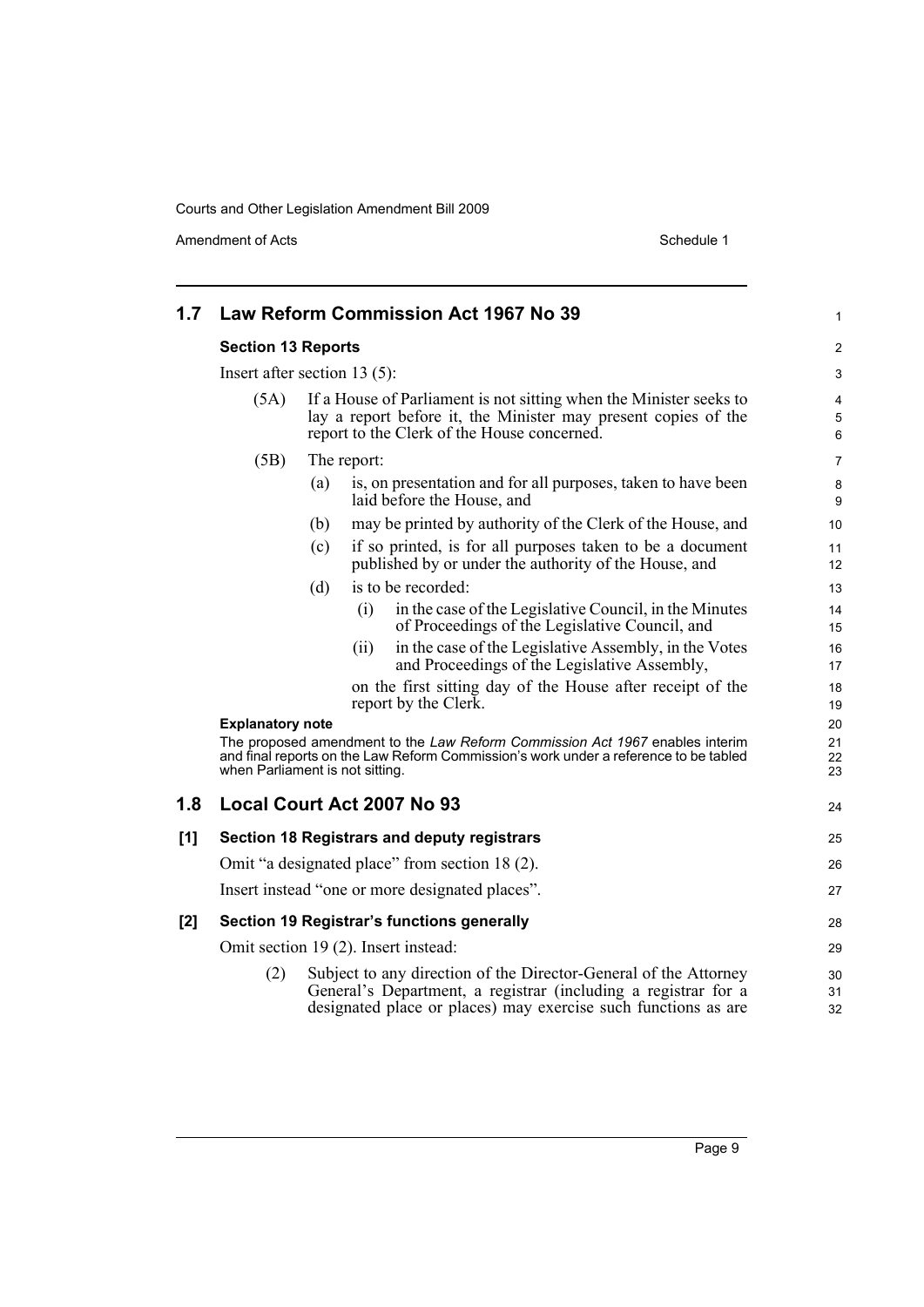Schedule 1 Amendment of Acts

|       | conferred on the registrar under subsection (1) in respect of any<br>place, or any particular designated place or places, in the State.                                                                                                                                                                                                                                                                                                                  | $\mathbf{1}$<br>2          |
|-------|----------------------------------------------------------------------------------------------------------------------------------------------------------------------------------------------------------------------------------------------------------------------------------------------------------------------------------------------------------------------------------------------------------------------------------------------------------|----------------------------|
| $[3]$ | <b>Section 19 (3)</b>                                                                                                                                                                                                                                                                                                                                                                                                                                    | 3                          |
|       | Insert "at which the registrar may exercise the functions" after "State".                                                                                                                                                                                                                                                                                                                                                                                | $\overline{4}$             |
| [4]   | <b>Section 19 (4)</b>                                                                                                                                                                                                                                                                                                                                                                                                                                    | 5                          |
|       | Insert after section $19(3)$ :                                                                                                                                                                                                                                                                                                                                                                                                                           | 6                          |
|       | (4)<br>The Director-General may delegate the exercise of the<br>Director-General's function under subsection (2) to:                                                                                                                                                                                                                                                                                                                                     | $\overline{7}$<br>8        |
|       | any member of staff employed in the administration of the<br>(a)<br>business of the Court, or                                                                                                                                                                                                                                                                                                                                                            | 9<br>10                    |
|       | any other person (or person belonging to a class of<br>(b)<br>persons) prescribed by the regulations.                                                                                                                                                                                                                                                                                                                                                    | 11<br>12                   |
| [5]   | Section 21 References to registrars                                                                                                                                                                                                                                                                                                                                                                                                                      | 13                         |
|       | Omit "the registrar for that place" from section 21 (a).                                                                                                                                                                                                                                                                                                                                                                                                 | 14                         |
|       | Insert instead "a registrar authorised to exercise functions at or in relation to<br>that place".                                                                                                                                                                                                                                                                                                                                                        | 15<br>16                   |
| [6]   | Section 23 Arrangement of business of the Court                                                                                                                                                                                                                                                                                                                                                                                                          | 17                         |
|       | Omit section 23 (1) (b). Insert instead:                                                                                                                                                                                                                                                                                                                                                                                                                 | 18                         |
|       | the Magistrates or Assessors who are to sit at places<br>(b)<br>(including one or more designated places) in the State or<br>exercise certain functions at those places, and                                                                                                                                                                                                                                                                             | 19<br>20<br>21             |
| [7]   | Section 23 (1) (c)                                                                                                                                                                                                                                                                                                                                                                                                                                       | 22                         |
|       | Omit "designated". Insert instead "those".                                                                                                                                                                                                                                                                                                                                                                                                               | 23                         |
|       | <b>Explanatory note</b>                                                                                                                                                                                                                                                                                                                                                                                                                                  | 24                         |
|       | The proposed amendments to the Local Court Act 2007 make it clear that (subject to<br>any directions of the Director-General of the Attorney General's Department or his or<br>her delegate) functions generally or in particular may be conferred on a registrar that<br>are exercisable by the registrar in respect of one or more designated places in the State<br>or any place in the State by or under the Act, the rules or any other Act or law. | 25<br>26<br>27<br>28<br>29 |